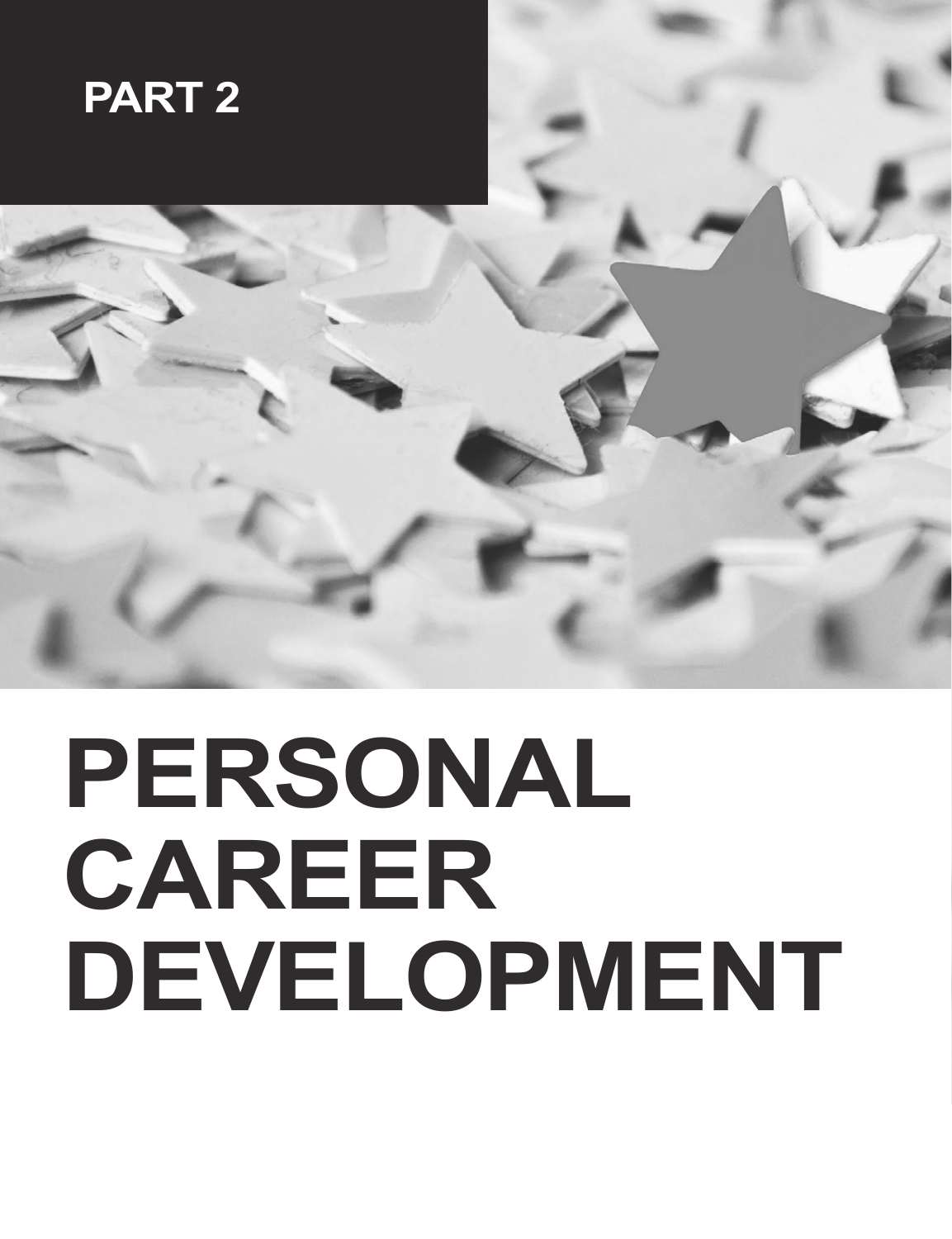## **4 The Concept of 'Hospitableness'**

*Conrad Lashley*

#### **Learning objectives**

At the end of this chapter you should be able to:

- Understand the morality of hospitality and obligations on hosts and guests.
- Recognise an array of motives for offering hospitality to guests.
- Identify the qualities of hospitableness.
- Appreciate the value of guest/host relationship in building commercial competitive advantage.
- Evaluate different approaches to talent management suited to hosting commercial guests.

### **Introduction**

Increased demand for eating, drinking and staying away from home over the last half century has resulted in a growth in the numbers of cafes, snack bars, restaurants, bars and hotels and other businesses organisations to meet these demands. Recognising that there are many similarities and overlaps in the service provided by these organisations, the word '*hospitality*' emerged as a collective noun to describe this whole sector.

As a consequence of the emergence of the word, many academics undertaking research and consultancy in the field began to question the nature of hospitality and hospitableness. This led to the study of hospitality from an array of social science perspectives and the publication of numerous books including *In Search of Hospitality: Theoretical perspectives and debates* (Lashley and Morrison, 2000) and *Hospitality a Social Lens* (Lashley, Lynch and Morrison, 2007). Some academics from social science disciplines concurrently began to explore hospitality as a human experience. The collaboration between these two groups of academics has resulted in, amongst other publications, the journal *Hospitality & Society*, and the upcoming *Hospitality Studies* (Lashley, 2017) in the Routledge Handbook series.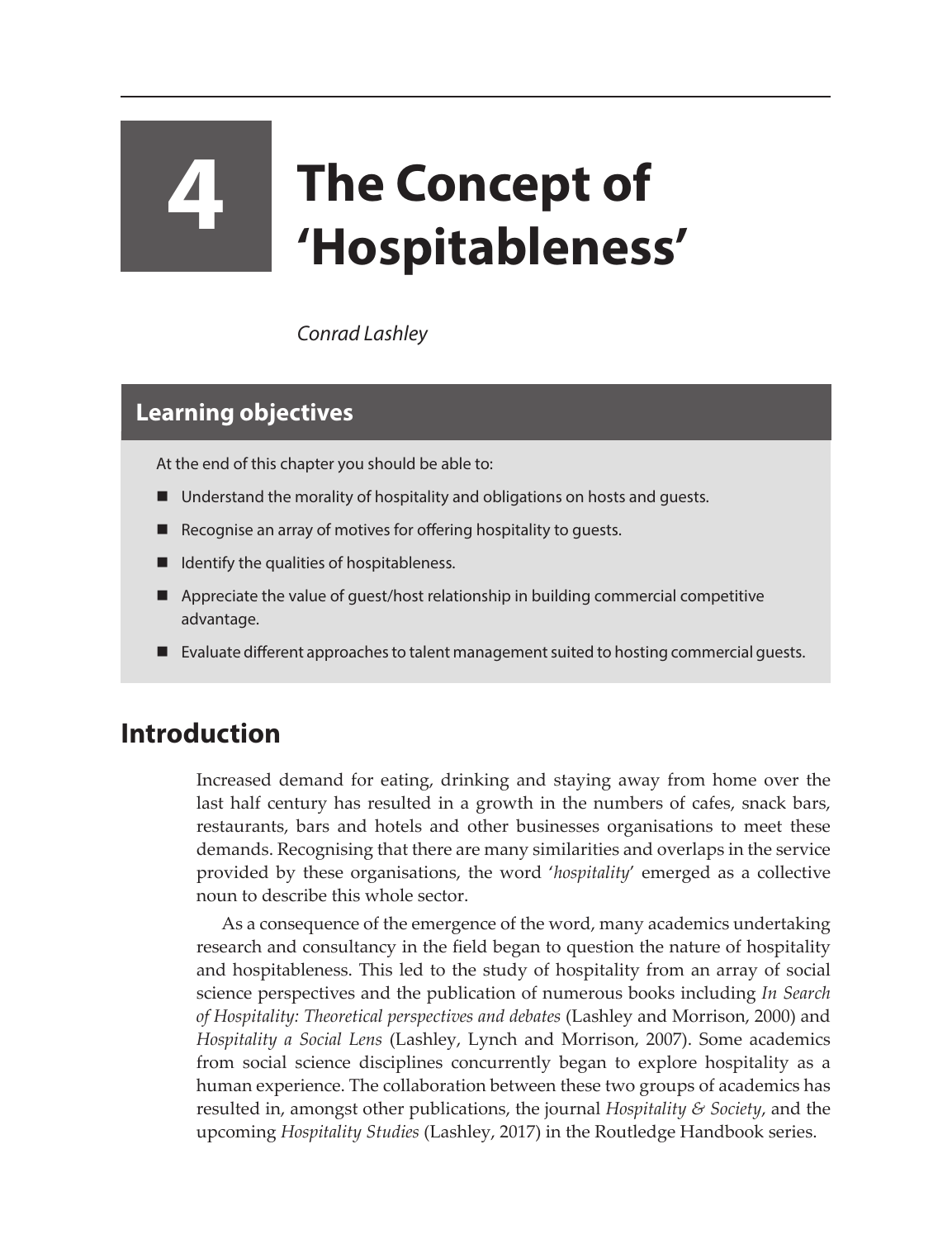The study of hospitality engages the notion of *hospitableness*, that is the qualities demonstrated by hosts to their guests. The requirement for hosts to offer shelter to guests is a common feature of all religions and can be seen as a fundamental strand of human morality. In practice, the motives for hospitality to others can vary and this chapter highlights a range of reasons for offering hospitality, with altruistic hospitality being the most consistent with hospitableness.

Attempts to develop an instrument to measure the hospitableness, although at an early stage, do suggest that some individuals are more prone to be hospitable to guests, than others. This chapter features one instrument that was developed based upon thirteen questions, using a seven point Likert scale. The chapter provided insights into the instrument and its potential benefit in both academic study and in commercial organisations. The relationship between host and guest can, when genuinely offered, be the source of competitive advantage because it cannot be easily replicated.

#### **Hospitality morality**

The obligation to be hospitable to strangers has been a constant feature of human social existence through time and across the world. All societies have something to say about strangers; mostly there is a moral obligation to welcome those from outside, and to '*turn the stranger into a friend'* (Selwyn, 2000). That said, fear of the stranger could be a powerful strand in any society, particularly when times are challenging. Some find it easier to blame the outsider rather than look to the selfish and greedy ruling elite that causes most of the problem. Oxfam, for example, estimate that in 2016 the world's one per cent own 50 per cent of the world's wealth. In Britain, the Office of National Statistics report that the top one per cent own more than 55 per cent of the poorest citizens. At the same time, as consequence of neo-liberalism, many middle and low-income families have seen wage rates fail to keep in line with costs of living, leading to a decline in living standards (Lashley 2017a). These inequalities, particularly for those on the lowest incomes, can cause anxieties and anger that fuels a fear of strangers and anti-hospitableness.

Most religions have either consciously, or unconsciously, recognised these potential tendencies and make it a moral obligation of the faithful to be hospitable to strangers. Without wishing to deny the multi-faith nature of most Western societies, the dominant religions of the faithful are Abrahamic in origin; both Christianity and Islam are founded on the Judaic scripts of the 'Old Testament'.

The Old Testament advocates the customary sharing of meals and as a way of distributing excess to the poor and the needy. The practice of hospitality in settings where it was unlikely that the guest could repay the host was fundamental. Indeed, many of the biblical stories advocate generosity by hosts in contexts where they could not expect repayment (Casselberry, 2009). For example, Abraham generously received three strangers who turned out to be angels (Genesis: 18). At